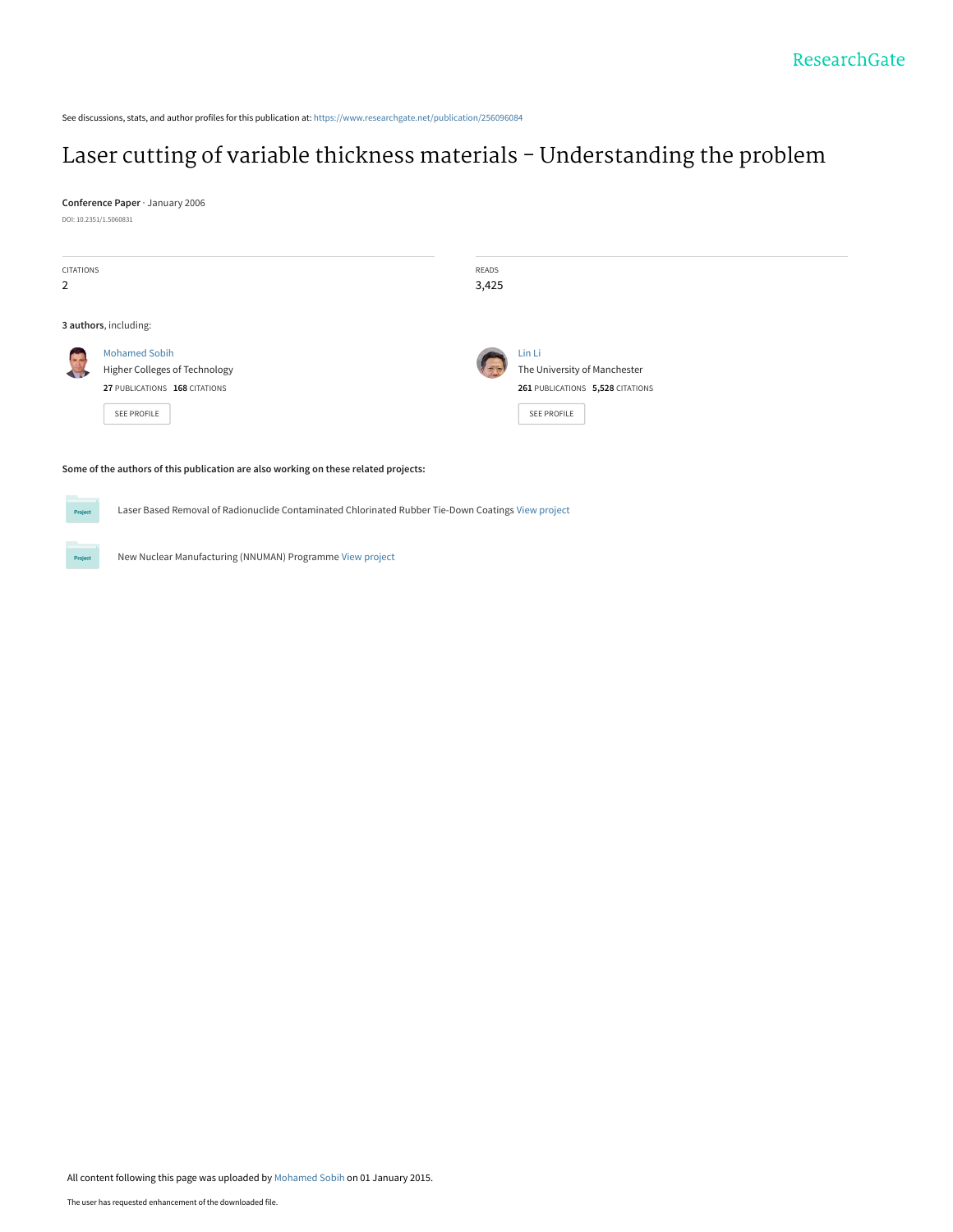# **Laser cutting of variable thickness materials – understanding the problem**

Paper 408

M. Sobih, P.L. Crouse, and L. Li

Laser Processing Research Centre, School of Mechanical, Aerospace and Civil Engineering, University of Manchester, Sackville Street Building, PO Box 88, Manchester M60 1QD, United Kingdom.

# **Abstract**

Laser cutting has been widely applied to materials with uniform thickness profiles. The aim of this study is to explore the problems and effects of cutting non-uniform metallic sheets. Mild steel sheets between 2-3 mm thickness with steps of 0.25 mm were cut using both  $CO<sub>2</sub>$ and Nd:YAG lasers with equivalent cutting parameters and in 4 different cutting arrangements: a) thin-to-thick from the flat side; b) thick-to-thin from the flat side; c) thin-to-thick from the stepped side; and d) thick-to-thin from the stepped side. Quality of cut was examined in terms of dross attachment, surface roughness, perpendicularity, kerf width, and striation height. The work shows that variation in workpiece thickness affects the cut surface quality due to several factors related to irradiance and assist gas flow. In some situations these effects can be minimized within certain tolerances.

#### **Introduction**

Since the invention of laser in 1960 it has played a distinctive role in industry due to its unique properties of monochromaticity and coherence. Laser applications in industry include welding, cutting, drilling, surface treatment and inspection. The most used types are  $CO<sub>2</sub>$ and Nd:YAG lasers. Although metal cutting application is widely used, it is still dominantly confined to cutting of uniform thickness material even if the existence of many applications that need cutting of variable thickness. These applications can be categorized into two classes, *viz.* cases where the quality of cut is not important, and where it is of critical importance. In the former class we typically find civil engineering and nuclear decommissioning and decontamination projects, where the *e.g.* pipes, construction beams, and metal vessels have to be cut. This paper addresses the second class of problem where a consistent, standardized quality of cut has to be maintained for more user friendly workpieces, such as steel sheets. Table 1 gives the tolerances on thickness of the cold rolled low carbon steel according to the British standards BS EN 10131:1991, [1]. The fact that nominally uniform thickness sheet are produced within certain tolerances, means that the operator is dealing with material of variable thickness, which causes variation in cut quality. Where very tight tolerances are required, this could become an untenable problem, [2].

Nearly all the reported laser cutting research has been carried out using uniform thickness materials. The early work done by Gonsalves and Duley in 1970s [3, 4] shows that the kerf width decreases with increasing cutting speed, while it increases with an increase of laser power, and that the maximum cutting speed increases with laser power and decreases with sheet thickness. They also showed that using oxygen as an assist gas will increase the maximum (critical) cutting speed due to the exothermic chemical reaction in the cutting zone. Here the cutting speed first increases with an increase in oxygen flow rate then decreases because of the cooling of the cutting zone due to the heat transfer to the impinging gas. There are many other studies that strongly agree with these findings. [5-9].

*Table 1: Tolerances on thickness of low carbon cold rolled steel sheets (all dimensions in mm).* 

| Normal tolerances for a nominal<br>width of : |                        |            |  |
|-----------------------------------------------|------------------------|------------|--|
| < 1200                                        | $>1200$ to $\leq 1500$ | >1500      |  |
| $\pm 0.04$                                    | $\pm 0.05$             |            |  |
| $\pm 0.05$                                    | $\pm 0.06$             | $\pm 0.07$ |  |
| $\pm 0.06$                                    | $\pm 0.7$              | $\pm 0.08$ |  |
| $\pm 0.07$                                    | $\pm 0.8$              | $\pm 0.09$ |  |
| $\pm 0.08$                                    | $\pm 0.9$              | $\pm 0.10$ |  |
| $\pm 0.10$                                    | $\pm 0.11$             | $\pm 0.11$ |  |
| $\pm 0.12$                                    | $\pm 0.13$             | $\pm 0.13$ |  |
| $\pm 0.14$                                    | $\pm 0.15$             | $\pm 0.15$ |  |
| $\pm 0.16$                                    | $\pm 0.17$             | $\pm 0.17$ |  |
|                                               |                        |            |  |

The findings of Gonsalves and Duley [3, 4] which show that the kerf width decreases with an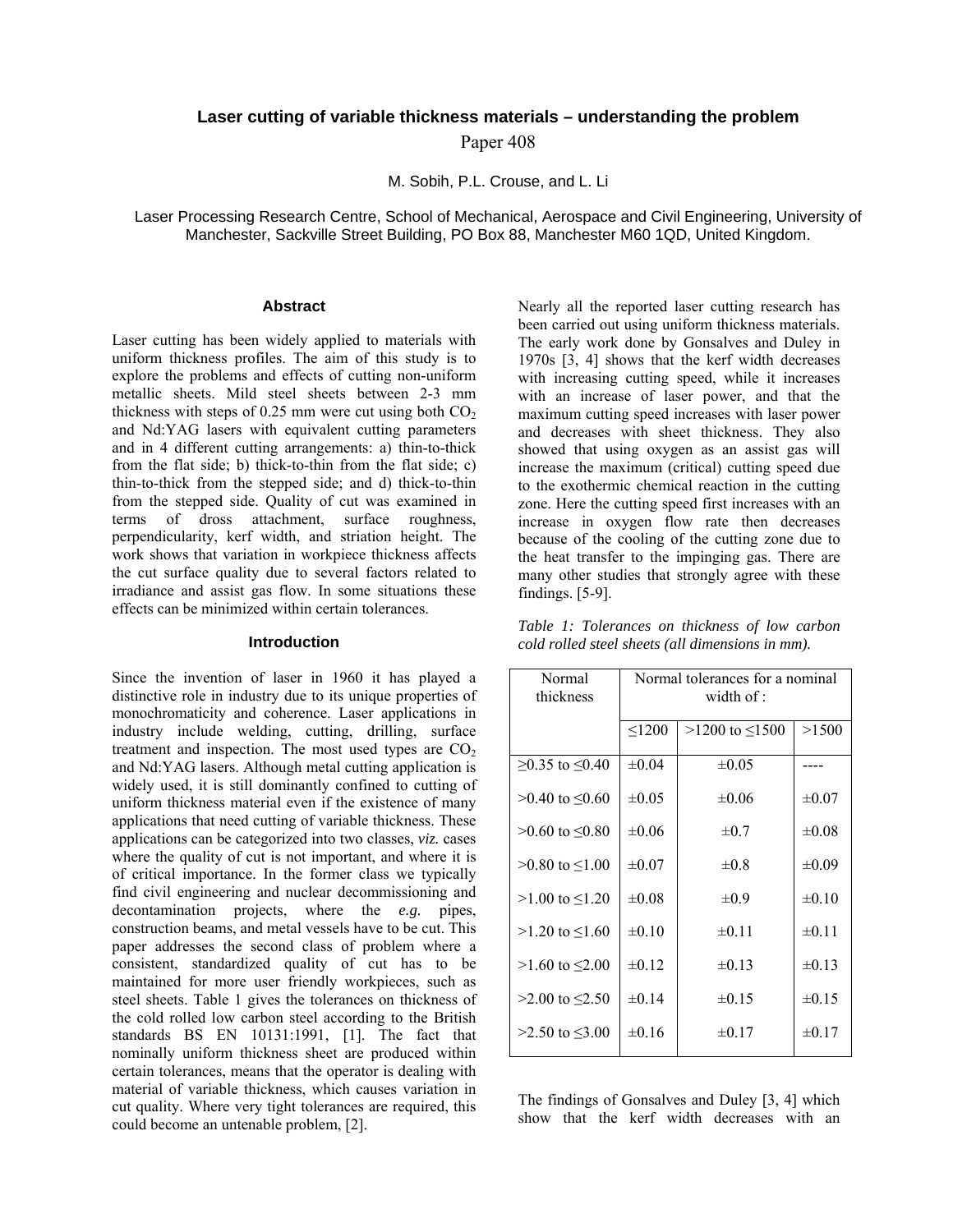increase of workpiece thickness contradict those of Karatas *et al.* [10] which report that the kerf width increases with an increase of workpiece thickness. Karatas *et al.* concluded that laser beam waist position has a significant effect upon the kerf width; the minimum kerf width can be obtained for thin metals when the focus setting becomes similar to the nominal focal length of the focus lens while for thick metal it can be obtained if the beam waist position moves into the workpiece.

Bagger and Olsen [11] studied the effect of laser power, focal length, assist gas pressure and cutting speed on the cut surface perpendicularity. They concluded that: an average power of 2.0 kW gives more perpendicular cut surface than both 1.5 and 2.5 kW, an assist gas pressure of 10 bar gives more perpendicular cut surface than 13 and 16 bar and a relatively high cutting speed gives more perpendicular cut surface than a low cutting speed.

The aim of this work is to quantify the effect of workpiece thickness variation upon the characteristic values of the quality of the cut surface. This is a first step in determining the viability of cutting non-uniform thickness metals by laser with the same cutting parameters within certain limits of thickness variation, and to assess the problems involved with non-uniform thickness workpieces if we go outside these limits. The ultimate aim is then to find ways of solving these difficulties.

According to the British standards of thermal cutting BS EN ISO 9013:2002 [12] the characteristic values of the quality of the cut surface are: perpendicularity (u) which is the distance between two parallel straight lines between which the cut surface profile is inscribed, Figure 1 [12]; surface roughness; and the occurrence of dross or melt drops on the lower edge of the cut. In this study the dross existence, kerf width, surface roughness  $R_a$ , Figure 2 [13]., perpendicularity, and striation height are investigated.



*Figure 1. Cut surface perpendicularity.* [12]



*Figure 2. Cut surface profile mean height.* [13]

### **Experimental Procedures**

The experiments were done on as-received EN43 annealed mild steel sheets sample stepped down from 3 mm to 2 mm, by steps of 0.25 mm, as shown in Figure 3. The samples were cut using both  $CO<sub>2</sub>$  and Nd:YAG lasers with equivalent cutting parameters and in four different cutting arrangements: thin-to-thick from the flat side; thick-to-thin from the flat side; thin-to-thick from the stepped side; and thick-to-thin from the stepped side, Figure 4. In all cases oxygen was used as an assist gas.

The first group of experiments was performed using a Rofin-Sinar  $1 \t kW$  CO<sub>2</sub> laser with maximum laser power of 1200 W. It is coupled to a UNIMATIC CNC x-y table through a beam delivery system and a laser processing head. A 750 W laser beam was focused using a 127 mm (5") focal length lens and a simple conical cutting nozzle that had an exit diameter of 1 mm, using a nozzle-workpiece standoff distance of 1 mm. The cutting speed was 25 mm/sec and oxygen cylinder output pressure was 5 bar.

The second group of experiments was carried out using a fiber delivered Nd:YAG laser, with 600  $\mu$ m core diameter fiber. The Scorpion Nd:YAG laser machine used has the following specifications: average laser power range 0-400 W; peak laser power range 0-7 kW; laser energy per pulse range 0-70 J; pulse frequency range single shot to 1 kHz; laser pulse width range 0.3 - 10 ms; and wavelength 1064 nm. The laser beam was focused using a 160 mm focal length lens and a simple conical cutting nozzle with an exit diameter of 1 mm was used, with a nozzle-workpiece standoff distance of 1 mm. The following cutting parameters were used: laser average power 360 W, peak power 1.2 kW, pulse frequency 75 Hz, pulse width 4 msec, cutting speed 15 mm/sec and oxygen cylinder output pressure 5 bar.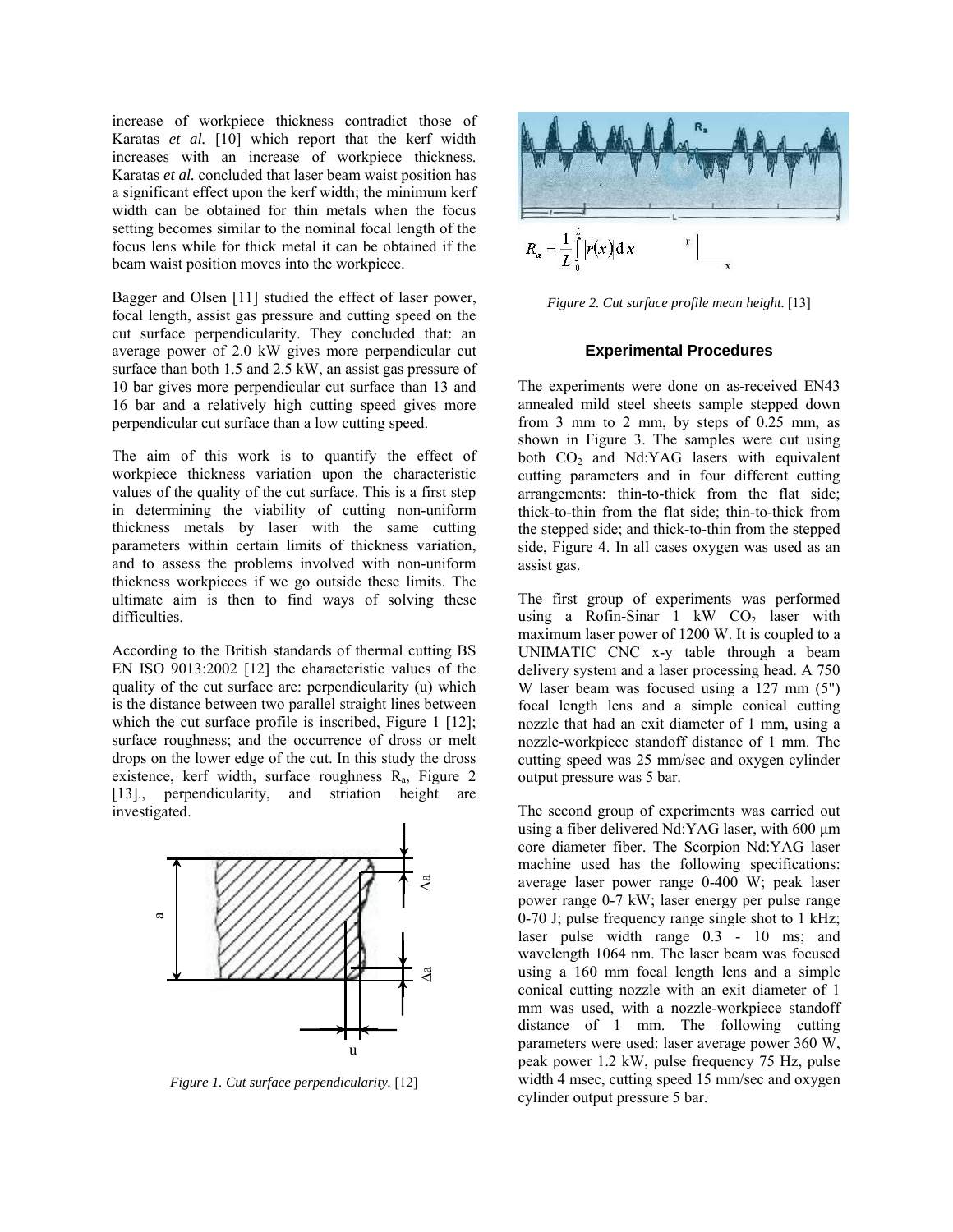The kerf width and striation wavelength were measured using optical microscopy, while the surface roughness and perpendicularity were measured using a laser surface profile scanning system which was developed inhouse by LPRC, Manchester University.



*Figure 4. A schematic drawing showing the four cutting directions in the stepped mild steel sample (the diamensions are equivalent to Figure 1 ): a) Experiment 1; b) Experiment 2; c) Experiment 3; and d) Experiment 4.* 

#### **Results and discussion**

The experiments shows that when cutting a stepped sample with a  $CO<sub>2</sub>$  laser in any direction with its flat surface facing the laser beam we can get a nearly clean cut without dross attachment, Figure 5 (a, b) and Figure 6 (a, b). When the cut was done with the laser beam facing the stepped surface, with the focal plane on the highest surface, we obtained a massive

dross attachment to the bottom edges and surrounding area in the 2.0 and 2.25 mm sections as the cut goes from thin to thick, Figure 5 (c) and Figure 6 (c). If the cut direction is reversed we get massive dross attachment at the 2.0 mm, 2.25 mm, and 2.5 mm sections and very little at the 2.75 mm section, Figure 5 (d) and Figure 6 (d). The results obtained cutting the same samples using the Nd:YAG laser display a few differences compared to the  $CO<sub>2</sub>$  results.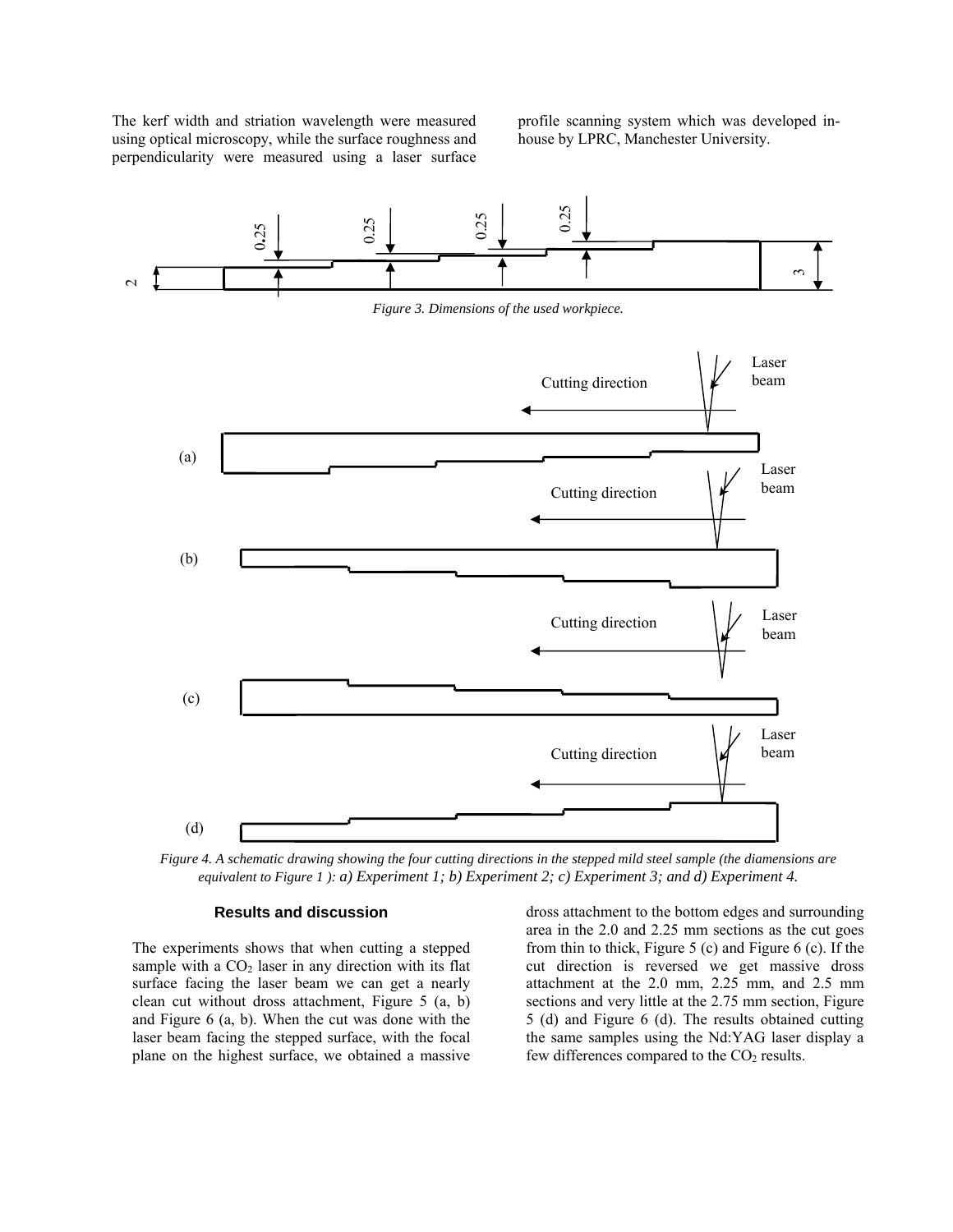# Cutting direction



*Figure 5. Cut surface of the four experiments were done using CO<sub>2</sub> laser: a) Experiment 1; b) Experiment 2; c) Experiment 3; and d) Experiment 4.* 



*Figure 6. top and bottom view of the cut kerf when CO<sub>2</sub> laser cutting: a) Experiment 1; b) Experiment 2; c) Experiment 3; and d) Experiment 4.*

Cutting direction



*Figure 7. Cut surface of the four experiments were done using Nd:YAG laser: a) Experiment 1; b) Experiment 2; c) Experiment 3; and d) Experiment 4.*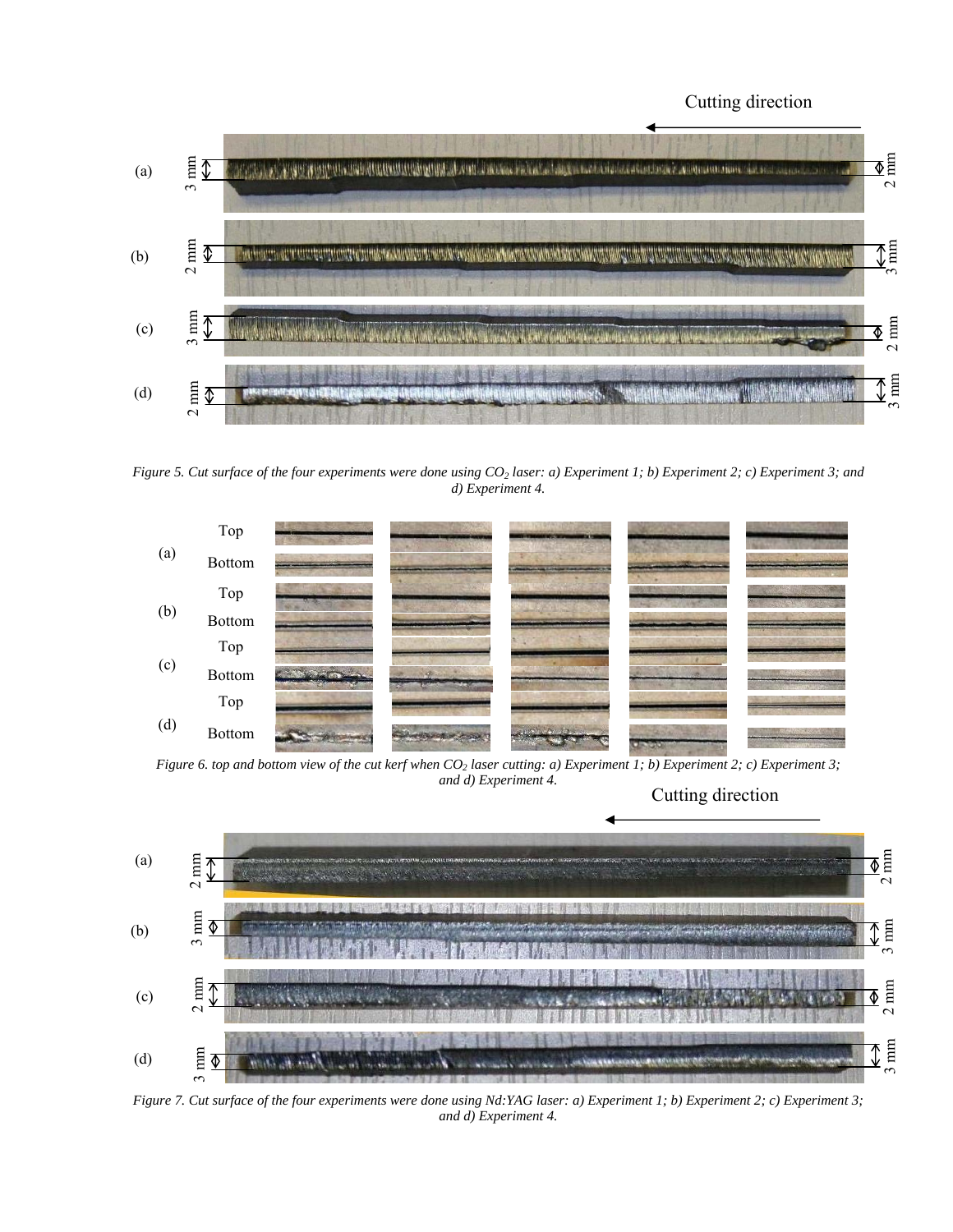

*Figure 8. Top and bottom view of the cut kerf when Nd:YAG laser cutting: a) Experiment 1; b) Experiment 2; c) Experiment 3; and d) Experiment 4.*

When cutting from the flat side, there is dross in the 3 mm section only, Figure 7 (a, b) and Figure 8 (a, b) while the  $CO<sub>2</sub>$  here cuts without dross formation. When cutting form the stepped surface, dross is present in all sections, Figure 7 (c, d) and Figure 8 (c, d).

Figure 9 and Figure 10 represent the experimental results of the kerf width, for both lasers, which show that the kerf width increases with increased workpiece thickness, when cutting from both direction and the laser beam facing the flat surface. This is because the increase of the amount of molten metal to be removed from the kerf, due to the increase in thickness, and hence the molten metal velocity decreases, so the time required to remove this molten metal from thick sections is long compared to thin one. Therefore the more heat will transfer to the side walls leading to the increase of molten metal. Moreover the exothermic reaction duration increases leading to more heat generation. The thermal erosion in the kerf increases hence with increase in workpiece thickness, consequently the kerf width increases with the increase of workpiece thickness. In the case of laser beam facing the stepped surface, with the focal plane fixed to the highest surface, the kerf width is more or less unchanging. This is may be due to the interaction between the effects of thickness change, laser spot size change, and assist-gas divergence.

Cutting of the stepped sample in all four cases using the  $CO<sub>2</sub>$  laser and in the first two cases using Nd:YAG laser shows improvement of the cut surface roughness as the workpiece thickness decreases, Figure 11 and Figure 12. This is because resolidification of the molten material on the side walls most likely occurs at the thicker sections. For the third and fourth experiments with Nd:YAG laser the cut at the 2.0 and 2.25 mm section the quality was too poor for the trend line to be considered meaningful.

The same is true for surface roughness; cutting of the stepped sample in all four cases using the  $CO<sub>2</sub>$  laser and in the first two cases using Nd:YAG laser shows improvement of the cut surface perpendicularity as the workpiece thickness decreases, Figure 13 and Figure 14.



*Figure 9. Effect of workpiece thickness variation upon the cut kerf width when CO<sub>2</sub> laser cutting.* 



*Figure 10. Effect of workpiece thickness variation upon the cut kerf width when Nd:YAG laser cutting.*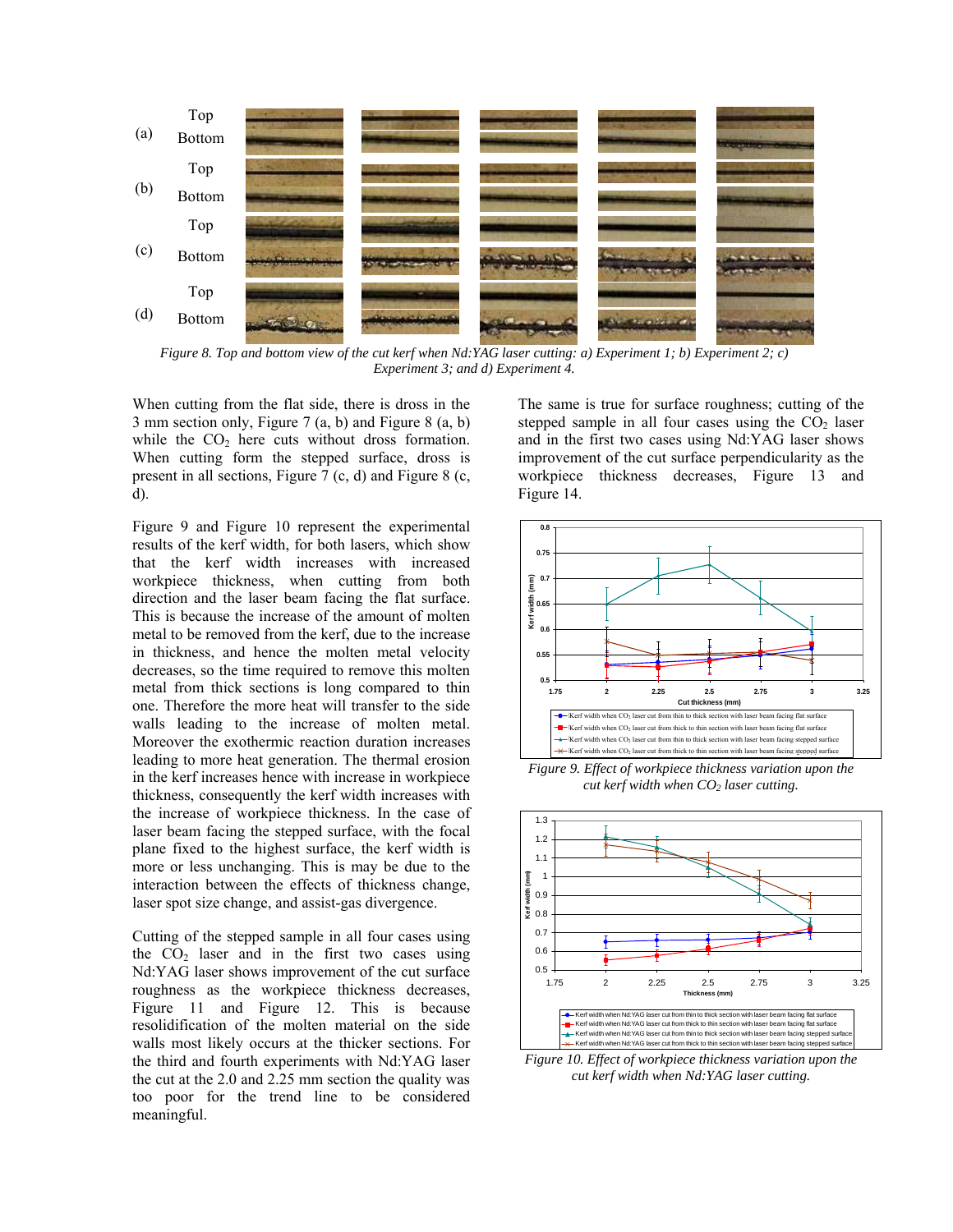

*Figure 11. Effect of workpiece thickness variation upon the cut surface roughness when CO<sub>2</sub> laser cutting.* 



*cut surface roughness when Nd:YAG laser cutting.* 



*Figure 13. Effect of workpiece thickness variation upon the cut surface perpendicularity when CO<sub>2</sub> laser cutting.* 

The striation height seems to be proportional to the workpiece thickness, which reflects an improvement of the cut surface quality when the workpiece thickness becomes less, Figure 15 and Figure 16.



*Figure 14. Effect of workpiece thickness variation upon the cut surface perpendicularity when Nd:YAG laser cutting.* 



*Figure 15. Effect of workpiece thickness variation upon the cut surface striation height when CO<sub>2</sub> laser cutting.* 



*Figure 16. Effect of workpiece thickness variation upon the cut surface striation height when Nd:YAG laser cutting.* 

While standards for kerf width are not specified, those for both the cut surface perpendicularity and cut surface roughness are given in British standards document BS EN ISO 9013:2002 [12]. Tables 2 and 3 give these values and show that these tolerances are divided into distinct quality ranges. For the variation in workpiece thickness in the experiments presented here, it is clear that the Range 2 can be obtained for both perpendicularity and striation roughness.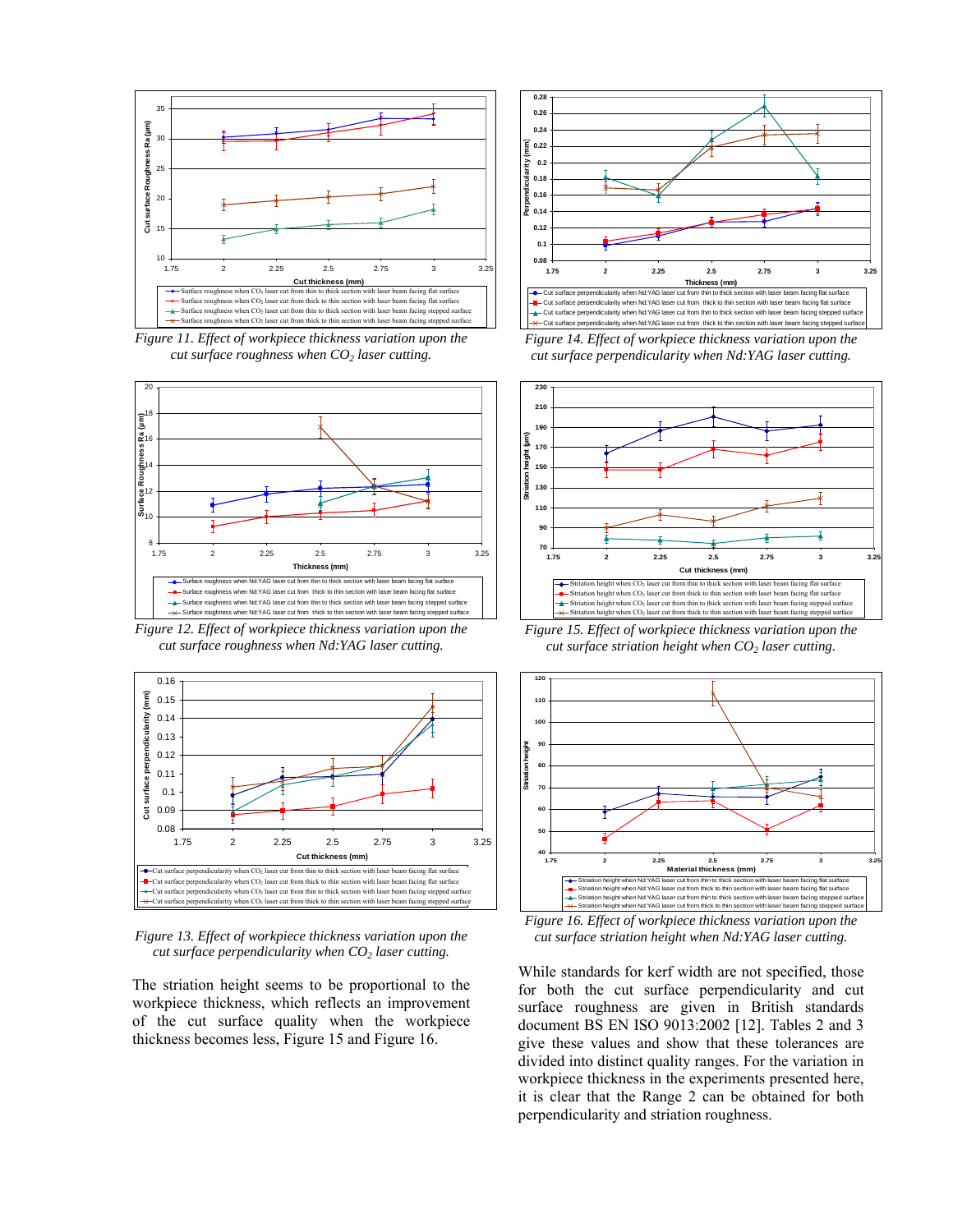*Table 2. Perpendicularity tolerance.* 

| Range | Perpendicularity tolerance (u), mm |
|-------|------------------------------------|
|       | $0.05 + 0.003a^*$                  |
|       | $0.15 + 0.007a$                    |
|       | $0.4 + 0.01a$                      |
|       | $0.8 + 0.02a$                      |
|       | $12+0.035a$                        |

\* a is the sheet thickness in mm

*Table 3. Mean height of the profile.* 

| Range | Mean height of the profile, $\mu$ m |
|-------|-------------------------------------|
|       | $10+0.6a^*$                         |
|       | $40+0.8a$                           |
|       | $70+1.2a$                           |
|       | $110+1.8a$                          |

\* a is the sheet thickness in

#### **Conclusions**

Cutting of non-uniform thickness metal sheet, with a thickness variation from  $+0$  to  $-33\%$ , with the standoff distance between the cutting head and the workpiece kept fixed, can be done within British standards tolerance Range 2 for both perpendicularity and roughness. This applies to both  $CO<sub>2</sub>$  and Nd:YAG lasers. This variation is worse than the manufacturing tolerances of the *e.g.* cold rolled low carbon steel sheets, Table 1, which is of the order of  $\pm 10\%$ . Cutting mild steel using an Nd:YAG laser is better than a  $CO<sub>2</sub>$  laser from the point of view of roughness. The variation in kerf width presents a more difficult problem. The lowest variation in kerf width was recorded using the  $CO<sub>2</sub>$  laser, cutting from thin to thick section with the beam facing the flat side of the workpiece; the thick section displaying a  $\sim 30$ µm wider kerf. The worst case was obtained with the Nd:YAG, cutting from thin to thick, with the beam facing the stepped side. Here the thin section is wider by  $\sim$  500  $\mu$ m.

#### **References**

- 1. Institution, B.S., Cold-rooled uncoated low carbon and high yield strength steel flat products for cold forming-Tolerances on dimensions and shape. 1991. BS EN 10131:1991.
- 2. MacFarlane, J., Greatest Cock-up. The Industrial Laser User, 2005(38): p. 4.
- 3. Gonsalves, J.N. and W.W. Duley, Cutting Thin Metal Sheets with the CW  $CO<sub>2</sub>$  Laser. Journal of Applied Physics, 1972. v43(n 11): p. 4684-4687.
- 4. Duley, W.W. and J.N. Gonsalves,  $CO<sub>2</sub>$  Laser cutting of Thin Metal Sheets with Gas Jet Assist. Optics and Laser technology, 1974. v6(n2): p. 78- 81.
- 5. Uslan, I.,  $CO<sub>2</sub>$  laser cutting: Kerf width variation during cutting. Proceedings of the Institution of Mechanical Engineers, Part B: Journal of Engineering Manufacture, 2005. 219(8): p. 571- 577.
- 6. Kaplan, A.F.H., An Analytical Model of Metal Cutting with a Laser Beam. Journal of Applied Physics, 1996. v95(n5): p. 2198-2208.
- 7. Yilbas, B.S., The analysis of  $CO<sub>2</sub>$  laser cutting. Proceedings of the institution of mechanical engineers, Part B: Journal of engineering manufacture, 1997. v 211(n B3): p. 223-32.
- 8. Wang, J., An Experimental Analysis and Optimization of the  $CO<sub>2</sub>$  Laser Cutting Process for Metallic Coated Sheet Steels. International Journal of Advanced Manufacturing Technology, 2000. v16(n5): p. 334-340.
- 9. Rajaram, N., J. Sheikh, and S.H. Cheraghi, CO<sub>2</sub> Lasers Cut Quality of 4130 Steel. International Journal of Machine Tool and Manufacture, 2003. v43: p. 351-358.
- 10. Karatas, C., Keles, O., Uslan, I. and Usta, Y., Laser cutting of steel sheets: Influence of workpiece thickness and beam waist position on kerf size and stria formation. Journal of Materials Processing Technology, 2006. 172(1): p. 22-29.
- 11. Bagger, C. and F.O. Olsen, Pulsed mode laser cutting of sheets for tailored blanks. Journal of Materials Processing Technology, 2001. 115(1): p. 131-135.
- 12. Institution, B.S., Thermal Cutting classification of Thermal Cuts - Geometrical product specification and quality tolerances. British Standard, 2002. BS EN ISO 9013:2002.
- 13. Surface metrology guide. http://www.predev.com/smg/index.html.

# Meet the Authors

Mohamed Sobih is a PhD student in Laser Processing Research Centre, School of MACE, University of Manchester. He did his undergraduate studies at MTC, Egypt.